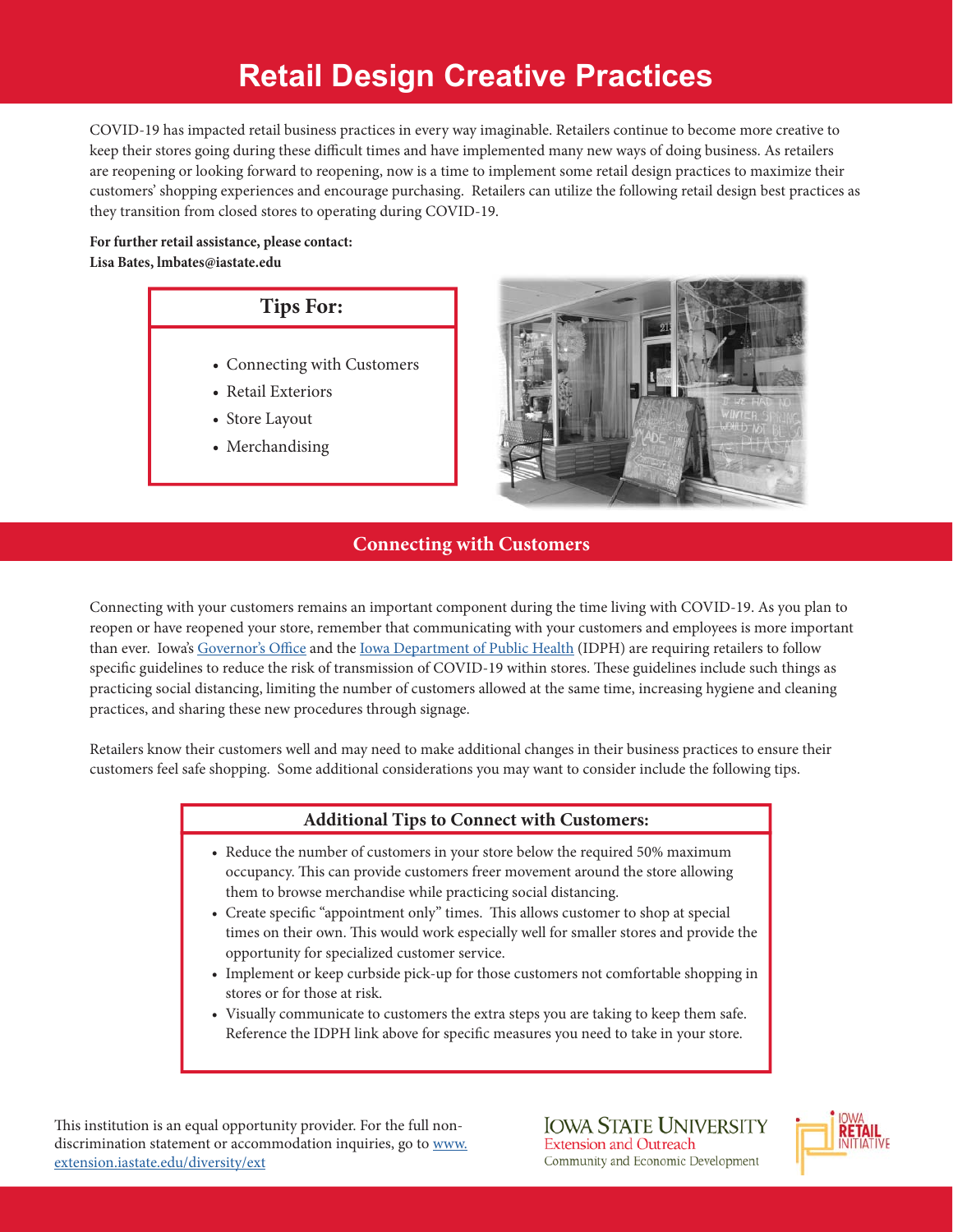### Window Displays

Window displays provide a great opportunity to grab the attention of customers and communicate your retail image. You only have a few seconds to attract a customer's attention; therefore, make sure to convey the quality and value of your store through your window displays. Remember, less is more when it comes to window displays.

Windows and doorways are now the key areas to address your store's response to COVID-19. You can make sure to communicate to your customers cleaning protocols, social distancing requirements, ordering options, and other efforts you may be taking to keep your customers safe. Still remember to keep these messages simple and up-to-date.

#### **Tips for your window displays:**

- Plan your displays by viewing your windows from your customer's point of view. View your windows from outside the store and from across the street.
- Avoid obstructing views of your displays with excessive signage, window treatments or other visual barriers.
- Keep your windows and the displays simple and clean to allow the customers to focus on the products in your displays.
- Refresh or update your displays every few weeks to generate new interest from customers.
- Avoid overwhelming merchandise with display props, only use props to enhance products on display.



© 2017 Iowa State University of Science and Technology

#### Resources: https://www.extension.iastate.edu/communities/IRI\_resources

Utilize exterior storefronts to create a positive impression of your retail store. When considering long-term building improvements, many local Main Street and preservation programs offer low interest loans or matching grant programs for proper building restorations and improvements. Before implementing, any exterior changes, including store signs, make sure to check in your local community for design guidelines or storefront design manuals. Contact your local City Hall and Chamber of Commerce for more information about the programs or design guidelines available in your community.

This institution is an equal opportunity provider. For the full nondiscrimination statement or accommodation inquiries, go to www. extension.iastate.edu/diversity/ext

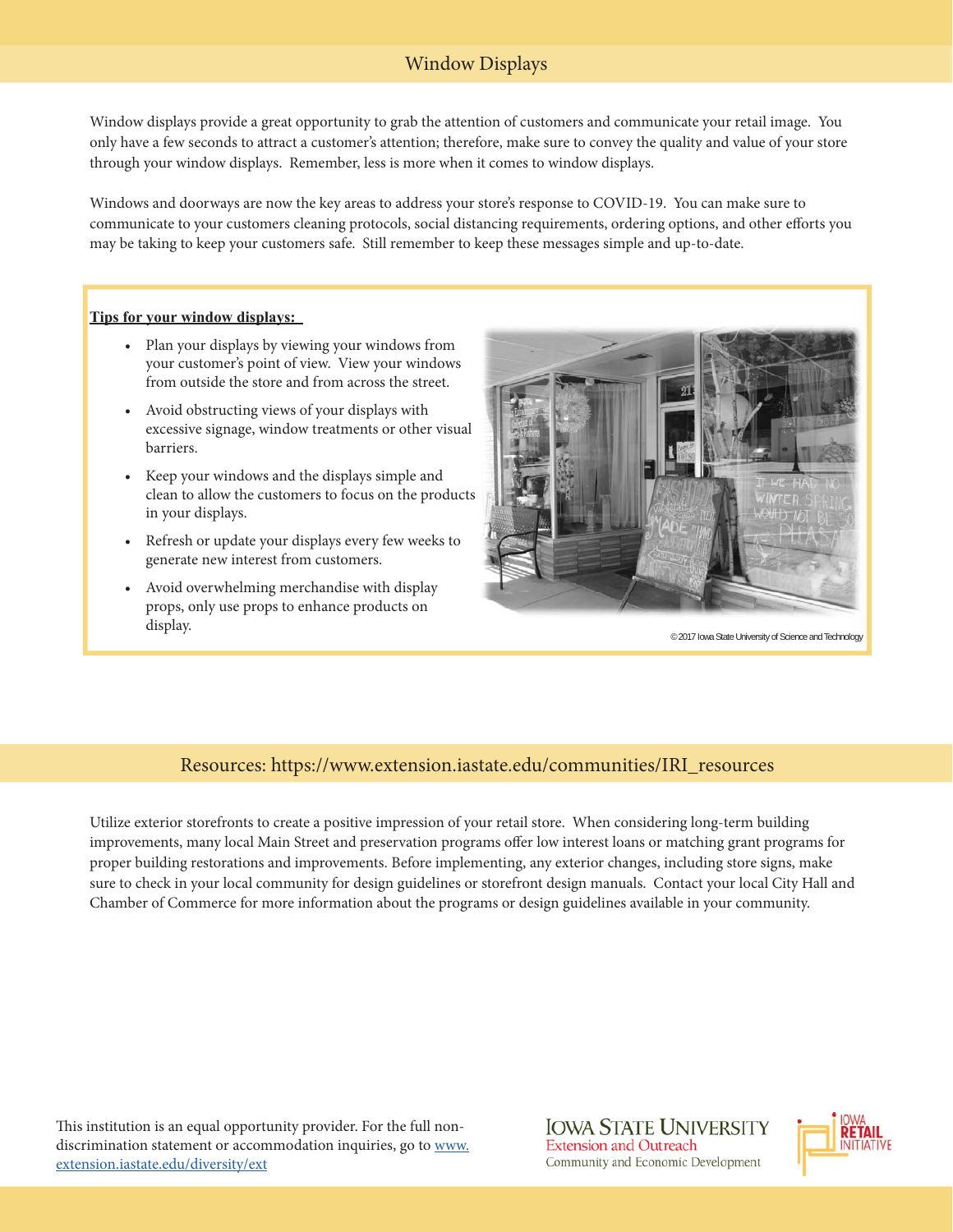## **Retail Exterior**

Effective retailers create an image that communicates their store's quality and value to customers. Either called a retail image or brand provides the framework for all other retail decisions and when used consistently, the store becomes memorable. Storefronts become the first impressions that shape customer decisions to either enter the store or move on and shop elsewhere. The retail storefront provides retailers their first opportunity to communicate the quality and value to customers. **Storefronts can now also serve to communicate your store's safety procedures during this time of COVID-19.**



© 2017 Iowa State University of Science and Technology

**Retailers can communicate their safety precautions during this time of COVID-19 before a customer enters the store. Follow guidelines set by the Iowa Department of Public Health and create the additional signage needed for customers to understand your store safety policies.**

#### **Entrances**

Retail storefronts information will influence customers seeking a safe shopping environment. Make sure to communicate all that you are doing to make your store safe for shoppers and employees. Creating a safe and great first impression combines your store's exterior facade, signs, entrances, window displays, and views of the interior. Here are some tips to get started on your store's image.

#### **Storefronts**

- Consistent
- Simple
- Clean and wellmaintained

#### **Store Signs**

- Communicate your store's guidelines to address COVID-19 concerns.
- Easy to understand and remember.
- Creative without clutter, keep it simple.



Reproduced by permission of Cassie Cook

#### **Entrances**

- Include store signs at the entrance to communicate any special COVID-19 procedures.
- Remove any clutter or litter.
- Rotate entrance displays frequently.

#### **Promotions**

- Keep COVID-19 signs consistent in formatting and placement.
- If allowed, highlight specials with a sidewalk sign.

This institution is an equal opportunity provider. For the full nondiscrimination statement or accommodation inquiries, go to www. extension.iastate.edu/diversity/ext

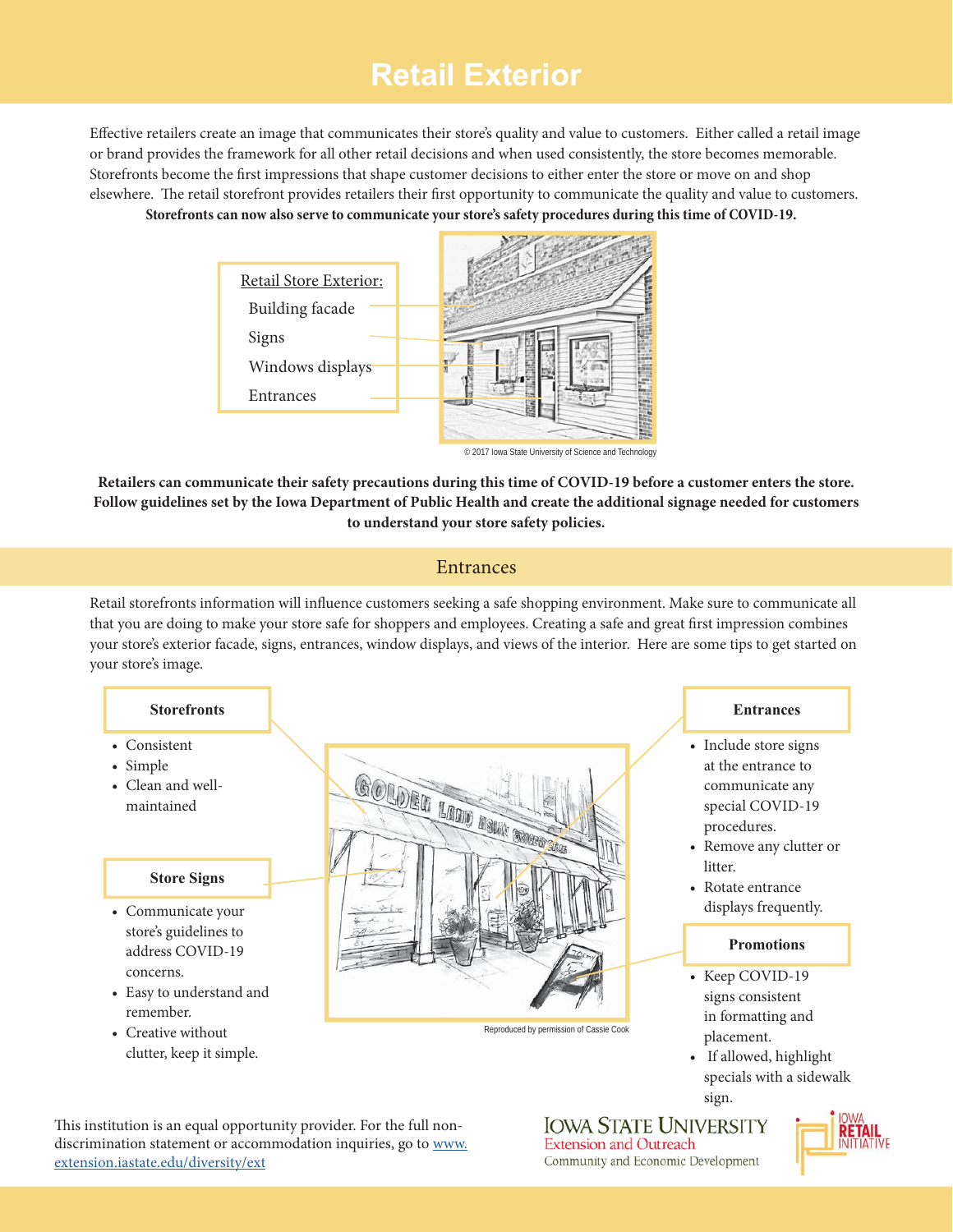## **Retail Layout**

Retail floor plans are influence by a wide range of factors including your store size, how many customers can safely shop, type and variety of merchandise, and number of employees. Floor plans for shopping during COVID-19 will show customers how to move through the store, how to safely shop merchandise, and where customer service areas are located. Avoid cramming too much into your store, work toward balancing a great selection of merchandise and the undesirable experience of clutter. Although you can have 50% of your maximum capacity, consider how customers can practice social distancing and consider the maximum number of customers to safely shop in your store.

#### **Successful COVID-19 floor plans**

- Create safety and comfort for customers
- Keep employees safe at work
- Meet customer expectations
- Organize merchandise
- Minimize visual clutter
- Maintain customer interest

#### Grid or Straight Floor Plan Example



The grid or straight floor plan

• Typically used for retail stores with several merchandising categories such as grocery stores or hardware stores

• Provides the opportunity to create **focal points (A)** though special displays like **end cap displays (B)**

• Provides customers access to the entire store by using **perimeter wall displays (C)** and **floor displays (D)**, for merchandising and circulation. **One-way aisles (E)** are created for safe customer circulation with social distancing in mind.

• Create **social distance checkouts (F)** to provide safe distances for customer and employees.



#### Mixed Floor Plan Example

The mixed floor plan

• Typically used for smaller stores and not dependent on merchandise

© 2017 Iowa State University of Science and Technology

- May need to require less than 50% capacity for safe shopping
- Moves customers toward **perimeter**

**wall displays (A)** by using straight and angled **floor displays** (B) though special displays.

• Provides the opportunity to create **focal points (C)** highlighting new merchandise.

This institution is an equal opportunity provider. For the full nondiscrimination statement or accommodation inquiries, go to www. extension.iastate.edu/diversity/ext